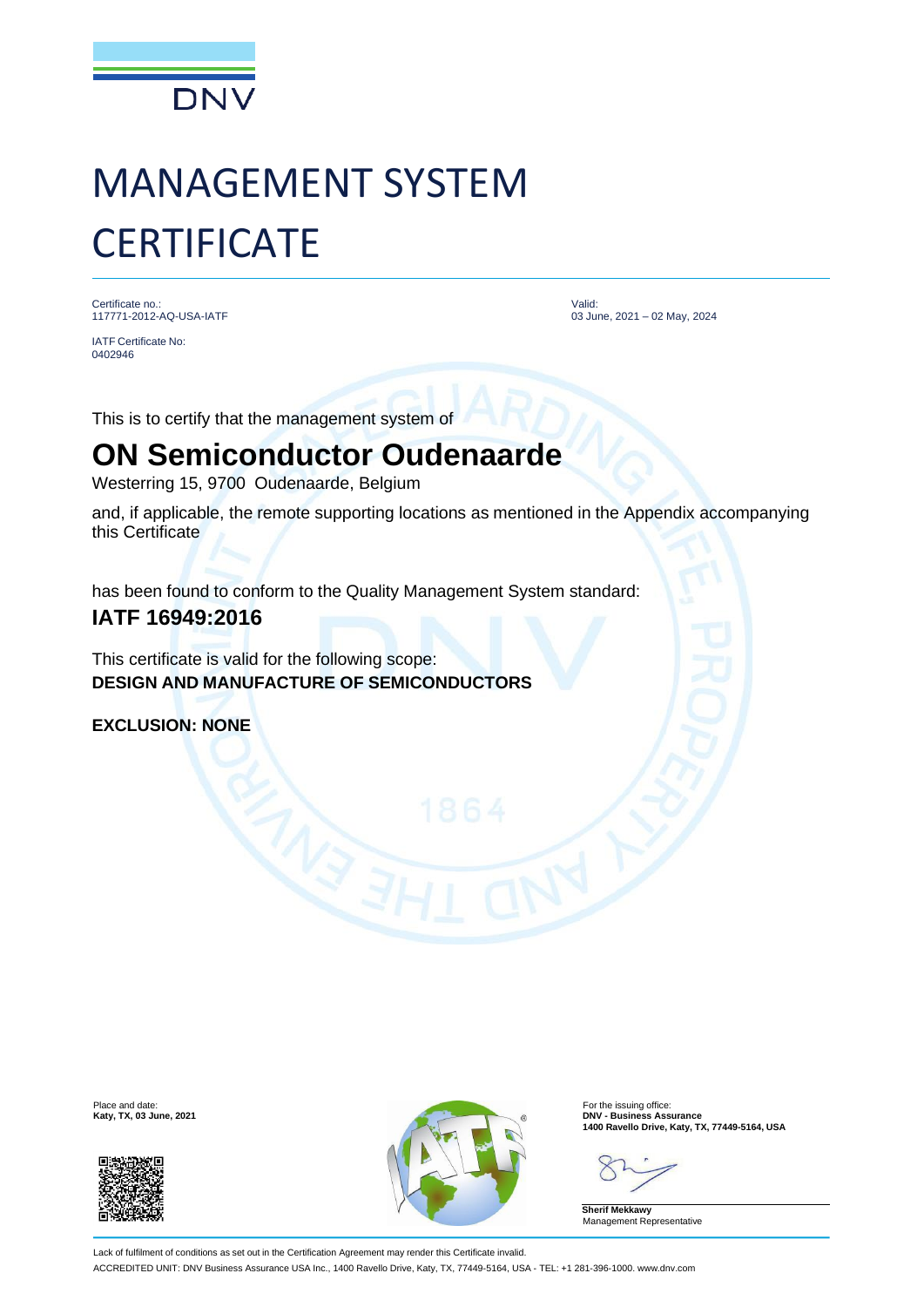

**Appendix to Certificate**

#### **ON Semiconductor Oudenaarde**

Remote Support Locations included in the certification are as follows:

| <b>Site Name</b>                                  | <b>Site Address</b>                                                                                                            | <b>RSL Activities</b>                                                                                                                                                                                                                            | <b>Certification</b><br><b>Body</b> |
|---------------------------------------------------|--------------------------------------------------------------------------------------------------------------------------------|--------------------------------------------------------------------------------------------------------------------------------------------------------------------------------------------------------------------------------------------------|-------------------------------------|
| <b>ON Semiconductor Corporate</b><br>Headquarters | 5005 East McDowell Road,<br>Phoenix, AZ, 85008, USA                                                                            | Contract Review, Quality System<br>Management, Customer Service,<br>Information Technologies,<br>Logistics, Management Review,<br>Policy Making, Purchasing, Sales,<br><b>Strategic Planning, Supplier</b><br>Management, Warranty<br>Management | <b>DNV</b>                          |
| ON Semiconductor Bengaluru                        | Prestige Saleh Ahmed, 01-06<br>Floor, #105 Infantry Road, -<br>65001, Bengaluru, India                                         | <b>Sales</b>                                                                                                                                                                                                                                     | <b>DNV</b>                          |
| <b>ON Semiconductor Beijing</b>                   | Room516,5/F, Block A, Innovation<br>Plaza, Tsinghua Science<br>Park, Haidian District, Beijing,<br>China, 10084                | Sales                                                                                                                                                                                                                                            | <b>DNV</b>                          |
| <b>ON Semiconductor Brno</b>                      | Videnska 125, 619 00, Czech<br>Republic                                                                                        | <b>Product Design</b>                                                                                                                                                                                                                            | <b>DNV</b>                          |
| <b>ON Semiconductor Bundang</b>                   | 7th & 9th Floors, Hunus Bldg., 93<br>Baekhyeon-ro, Bundang-gu,<br>Seongnam-si, Gyeonggi-do, Seoul,<br>13595, Korea             | <b>Customer Service, Sales</b>                                                                                                                                                                                                                   | <b>DNV</b>                          |
| ON Semiconductor Kokomo                           | 2529 Commerce Drive, Suite B,<br>Kokomo, IN, 46902-7815, USA                                                                   | <b>Sales</b>                                                                                                                                                                                                                                     | <b>DNV</b>                          |
| ON Semiconductor Kuala Lumpur                     | Lot 1.02, Level One, KPMG Tower<br>State No.#8, First Avenue, 47800,<br>Bandar Utama, Petaling Jaya,<br>Kuala Lumpur, Malaysia | Information Technologies, Supplier<br>Management                                                                                                                                                                                                 | <b>DNV</b>                          |
| ON Semiconductor Livonia                          | 19500 Victor Parkway, Suite 375,<br>Livonia, MI, 48152-7012, USA                                                               | <b>Sales</b>                                                                                                                                                                                                                                     | <b>DNV</b>                          |
| <b>ON Semiconductor Mechelen</b>                  | Schalienhoevedreef 20B, B-2800<br>Mechelen, Belgium                                                                            | <b>Product Design</b>                                                                                                                                                                                                                            | <b>DNV</b>                          |
| <b>ON Semiconductor Munich</b>                    | Einsteinring 28 - Munich, Germany                                                                                              | <b>Sales</b>                                                                                                                                                                                                                                     | <b>DNV</b>                          |
| ON Semiconductor Nagoya                           | 8F Nagoya daiichi Bldg, 1-19-24<br>Nishiki, Naka-Ku, Nagoya-City,<br>Aichi, 460-0003 Japan                                     | Sales                                                                                                                                                                                                                                            | <b>DNV</b>                          |
| <b>ON Semiconductor Osaka</b>                     | 5F Dojima Avanza, 1 Chrome-6-20<br>Dojima, Kita-ku, Osaka, 530-0003<br>Japan                                                   | <b>Sales</b>                                                                                                                                                                                                                                     | <b>DNV</b>                          |
| <b>ON Semiconductor Piestany</b>                  | Vrbovska cesta 2617/102, 921 01<br>Piestany, Slovak Republic                                                                   | <b>Customer Service, Information</b><br>Technologies                                                                                                                                                                                             | <b>DNV</b>                          |